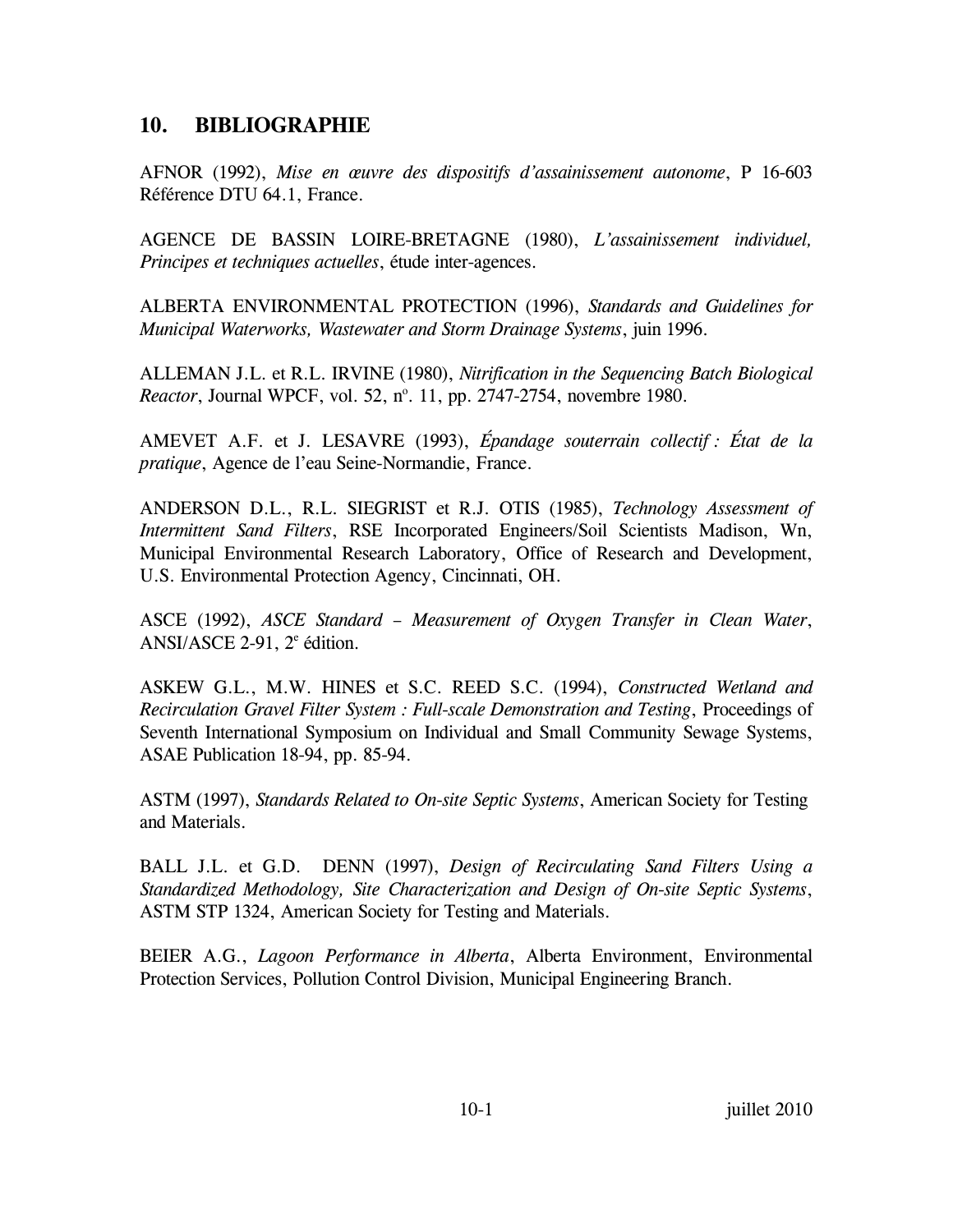BÉLAND Y., *Design d'un bioréacteur à boues activées basé sur les bilans de masses en matières volatiles en suspension (MVS) et en matières en suspension (MES)*, Sciences et techniques de l'eau, vol.  $17$ , n° 4, novembre 1984.

BENJES H.H. Jr. (1989), *Capital and O&M Cost Estimates for Attached Growth Biological Wastewater Treatment Processes*, EPA/600/2-89/003, Water and Hazardous Waste Treatment Research Division, Risk Reduction Engineering Laboratory, Cincinnati, Ohio, janvier 1989.

BERNIER B. et J.-L. ROBERT (1993), *Bassin de sédimentation primaire pour les très petites municipalités*, Département de génie civil, Université Laval et Consultants BPR.

BNQ (1998), *Norme Fosses septiques préfabriquées pour usage résidentiel - Caractéristiques dimensionnelles et physiques*, NQ 3680-905.

BOUCHARD R., S. LEROUEIL et G. MARCHAND (1995), *Aspects géotechniques des étangs pour l'épuration des eaux usées municipales*, Techmat inc.

BOUTIN C., A. LIÉNARD et D. ESSER (1999), *Les stations d'épuration par filtres*  plantés de roseaux, L'eau, l'industrie, les nuisances, nº 223, pp. 45-52, juin-juillet 1999.

BOUTIN C., A. LIÉNARD et D. ESSER (1997), *Development of a New Generation of*  Reed-bed Filters in France: First Results, Wat. Sci. Tech. vol. 35, nº 5, pp. 315-322, 1997.

BREEN P.F. et A.J. CHICK (1995), *Rootzone Dynamics in Constructed Wetlands Receiving Wastewater: A Comparison of Vertical and Horizontal Flow Systems*, Wat. Sci. Tech. vol. 32,  $n^{\circ}$  3, pp. 281-290.

BRENNER R.C., J.A. HEIDMAN, E.J. OPATKEN et A.C. Jr PETRASEK (1984), *Design Information on Rotating Biological Contactors*, Wastewater Research Division, Municipal Environmental Research Laboratory, Cincinnati, Ohio, EPA-600/2-84-106, juin 1984.

BRIX H. (1994a), *Use of Constructed Wetlands in Water Pollution Control: Historical Development, Present Status, and Future Perspectives, Wat. Sci. Tech. vol. 30, n°8, pp.* 209-223, 1994.

BRIX H. (1994b), *Functions of Macrophytes in Constructed Wetlands*, Wat. Sci. Tech. vol. 29, nº 4, pp. 71-78, 1994.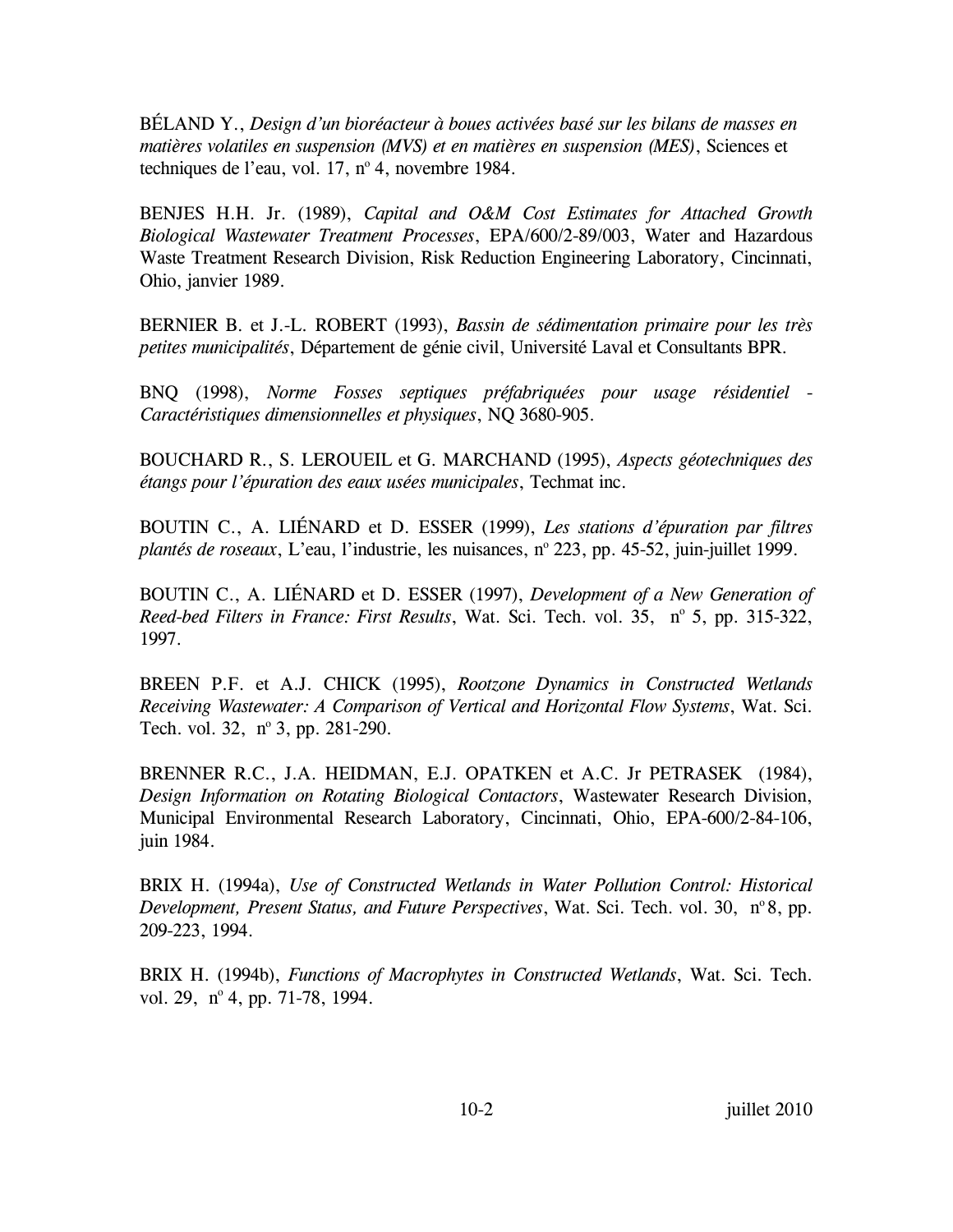BSI (1983), *British Standard Code of Practice for Design and Installation of Small Sewage Treatment Works and Cesspools*, BS 6297 : 1983.

BURGAN M.A. et D.M. SIEVERS (1994), *On-site Treatment of Household Sewage Via Septic Tank and Two-stage Submerged Bed Wetland*, Proceedings of Seventh International Symposium on Individual and Small Community Sewage Systems, ASAE Publication 18-94, pp. 77-84.

CHECK G.G., D.H. WALLER, S.A. LEE, D.A PASK et J.D.MOOERS (1994), *The Lateral-Flow Sand-Filter System for Septic-Tank Effluent Treatment*, Water Environment Research, vol. 66, nº 7, pp. 919-928.

CHICK A.J. et D.S. MITCHELL (1995), *A Pilot Study of Vertical Flow Wetlands at*  Coffs Harbour, New South Wales, Australia, Wat. Sci. Tech. vol. 32, nº 3, pp. 103-109, 1995.

COLE S. (1998), *The Emergence of Treatment Wetlands*, Small Flows, Volume 12, n<sup>o</sup> 4, automne 1998.

COMEAU Y. (1990), *La déphosphatation biologique – Procédés et conception*, Sciences et techniques de l'eau, vol. 23, nº 2, mai 1990, pp. 199-219.

CONSULTANTS BPR (1993), *Réacteurs biologiques séquentiels*, SQAE, MENV, Consultants BPR, janvier 1993.

CONSULTANTS BPR (1992), *Disques biologiques*, SQAE, MENV, Consultants BPR, décembre 1992.

CONSULTANTS BPR (1992a), *Étangs aérés non conventionnels*, SQAE, MENV, Consultants BPR, décembre 1992.

CONVERSE J.C. et E.J. TYLER (1990), *Wisconsin Mound Soil Absorption System Siting, Design and Construction Manual*, Small Scale Waste Management Project - Scholl of Natural Ressources - College of Agricultural and Life Sciences - University of Wisconsin - Madison,  $n^{\circ}$  15.22.

CONVERSE J.C., E.J. TYLER. et J.O. PETERSON (1990), *Wisconsin At-grade Soil Absorption System Siting, Design and Construction Manual*, Small Scale Waste Management Project - School of Natural Ressources - College of Agricultural and Life Sciences - University of Wisconsin - Madison, nº 15.21.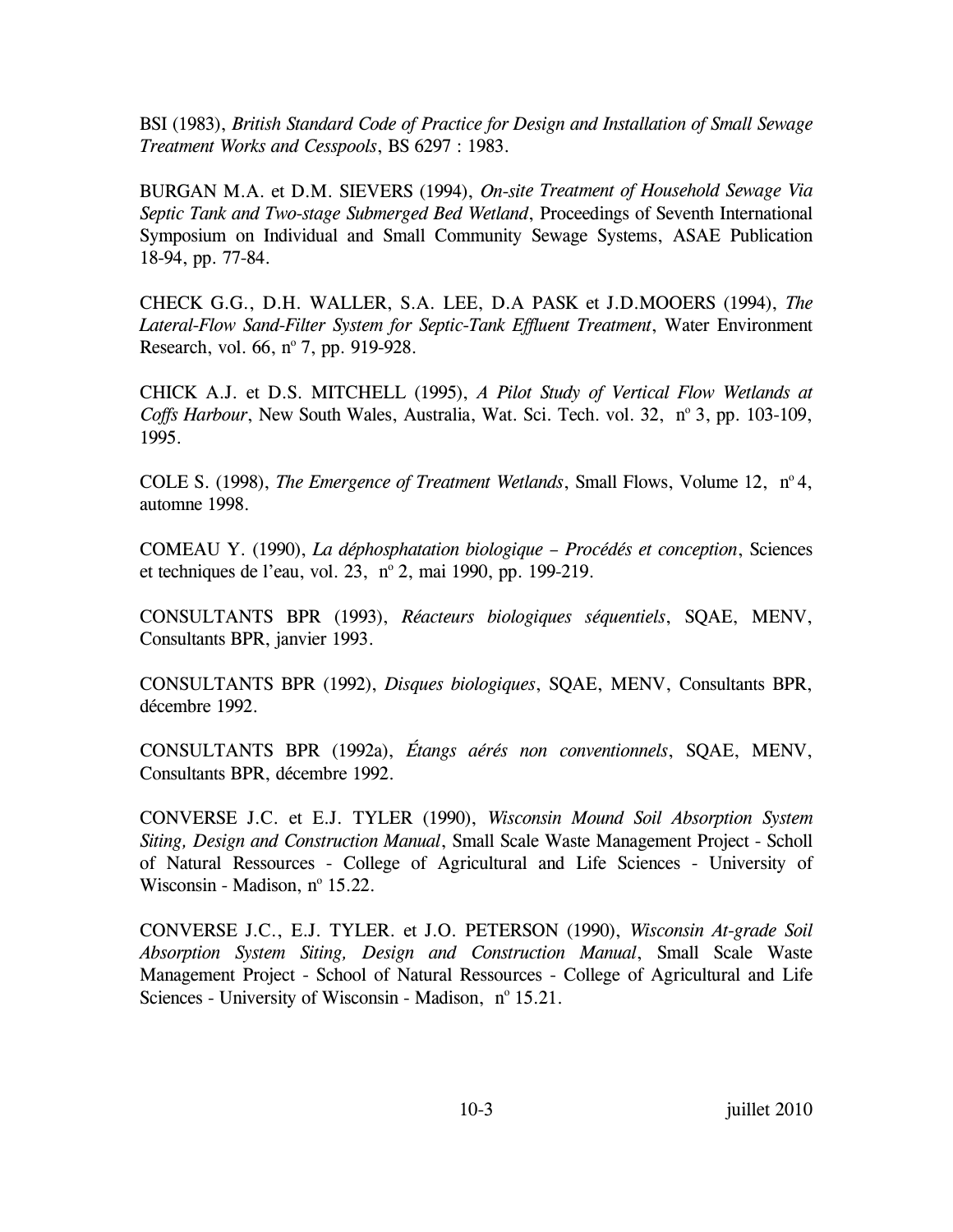COOPER P. ET B. GREEN (1995), *Reed Bed Treatment Systems for Sewage Treatment*  in the United Kingdom - The First 10 Years' Experience, Wat. Sci. Tech. vol. 32, nº 3, pp. 317-327, 1995.

CRITES R. et G. TCHOBANOGLOUS (1998), *Small and Decentralized Wastewater Management Systems*, McGraw-Hill Series in Water Ressources and Environmental Engineering.

DARBY J., G. TCHOBANOGLOUS, A. NOR et D. MACIOLEK (1996), *Shallow Intermittent Sand Filtration: Performance Evaluation*, The Small Flows Journal, vol. 2,  $n^{\circ}$  1.

DESJARDINS M.A. (1986), *BIOBAC : logiciel de simulation de bioréacteurs à boues activées, manuel d'utilisation*, Département de génie civil, École Polytechnique de Montréal, décembre 1986.

DRIESCHER E. et J. GELBRECHT (1993), *Assessing the Diffuse Phosphorus Input from Subsurface to Surface Waters in the Catchment Area of the Lower River Spree (Germany)*, Wat. Sci. Tech. vol. 28, nº 3-5, pp. 337-347.

DUBÉ J.-P. et Y. BARABÉ (1991), *Guide technique sur la conception des installations septiques communautaires (Petites agglomérations)*, révisé janvier 1991, SQAE et EAT environnement inc..

DUBÉ J.-P., C. ROY et S. ROULEAU (1996), *Les épandages souterrains et les filtres intermittents dans les installations septiques communautaires*, révisé juin 1996, SQAE, MEF et EAT environnement inc.

EC/EWPCA EMERGENT HYDROPHYTE TREATMENT SYSTEMS EXPERT CONTACT GROUP (1990), *European Design and Operations Guidelines for Reed Bed Treatment Systems*, Report No. UI 17, août 1990, révisé décembre 1990, édité par P. F. Cooper (Water Research Centre, Swindon, UK).

EMERICK R.W. et J.L. DARBY (1993), *Ultraviolet Light Disinfection of Secondary Effluents: Predicting Performance Based on Water Quality Parameters, Proceedings – Planning, Design & Operation of Effluent Disinfection Systems - Specialty Conference* Series, Whippany, New Jersey, WEF, mai 1993, pp. 187-198.

EMERICK R.W., F.J. LOGE, T.GINN et J.L. DARBY (2000), *Modeling the Inactivation of Particle–Associated Coliform Bacteria*, Water Environment Research, vol.72, nº 4, juillet/août 2000, pp. 432-438.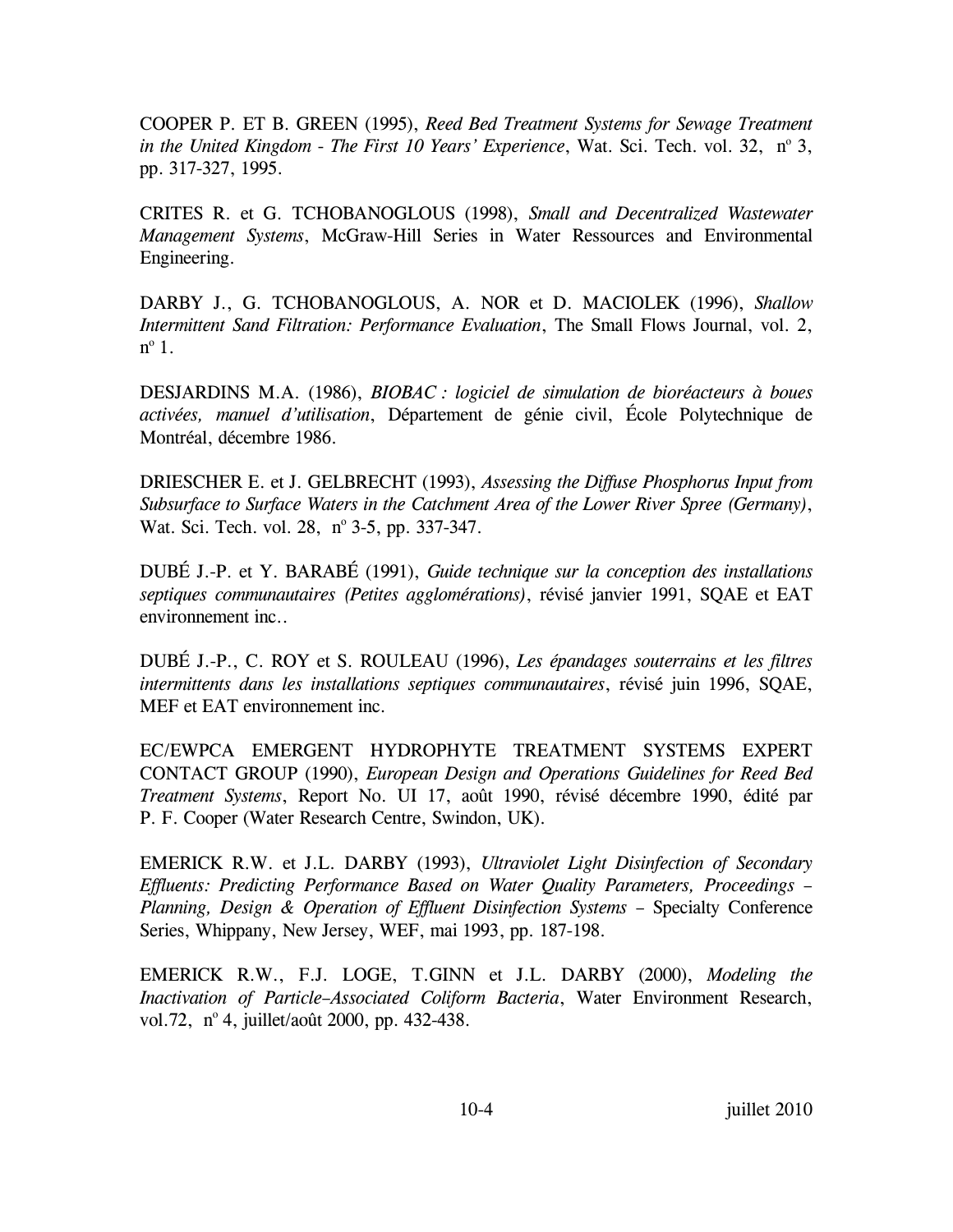EMERICK R.W., R.M. TEST, G. TCHOBANOUGLOUS et J. DARBY (1997), *Shallow Intermittent Sand Filtration: Microorganism Removal*, The Small Flows Journal, vol. 3,  $n^{\circ}$  1.

EMERSON D.L. Jr (1945), *Studies on Intermittent Sand Filtration of Sewage*, Florida Engineering and Industrial Experiment Station of the University of Florida, Bulletin nº 9.

ENVIRONNEMENT CANADA (1985), *L'épandage des eaux usées traitées et des boues d'épuration d'origine urbaine*, Environnement Canada, Guide SPE 6-EP-84-1, janvier 1985.

EPA (2007), *Advanced Wastewater Treatment to Achieve Low Concentration of Phosphorus*, EPA-910-R-07-002, US Environmental Protection Agency, Office of Water and Watersheds, Seattle WA, avril 2007.

EPA (1999), *Wastewater Technology Fact Sheet – Ultraviolet Disinfection*, EPA 832-F-99-064, U.S. Environmental Protection Agency, Office of Water, Washington, D.C., septembre 1999.

EPA (1992), *Manual Wastewater Treatment/Disposal for Small Communities*, EPA/625/R-92/005, U.S. Environmental Protection Agency, Office of Research and Development Center for Environmental Research Information, Cincinnati, OH - Office of Water, Office of Wastewater Enforcement and Compliance, Washington, D.C.

EPA (1989), *Analysis of Performance Limiting Factors (PLFs) at Small Sewage Treatment Plants*, OMPC 10-89, Office of Municipal Pollution Control, Office of Water, U.S. Environmental Protection Agency, Washington.

EPA (1987), *Design Manual Phosphorus Removal*, EPA/625/1-87/001, U.S. Environmental Protection Agency, Center for Environmental Research Information, Water Engineering Research Laboratory, Cincinnati, OH, septembre 1987.

EPA (1987a), *Handbook – Retrofitting POTWs for Phosphorus Removal in the Chesapeake Bay Drainage Basin*, EPA/625/6-87/017, U.S. Environmental Protection Agency, Center for Environmental Research Information, Water Engineering Research Laboratory, Cincinnati, OH, septembre 1987.

EPA (1986), *Summary Report – Sequencing Batch Reactors*, EPA 625/8-86/011, U.S. Environmental Protection Agency, Center for Environmental Research Information, Cincinnati, OH, octobre 1986.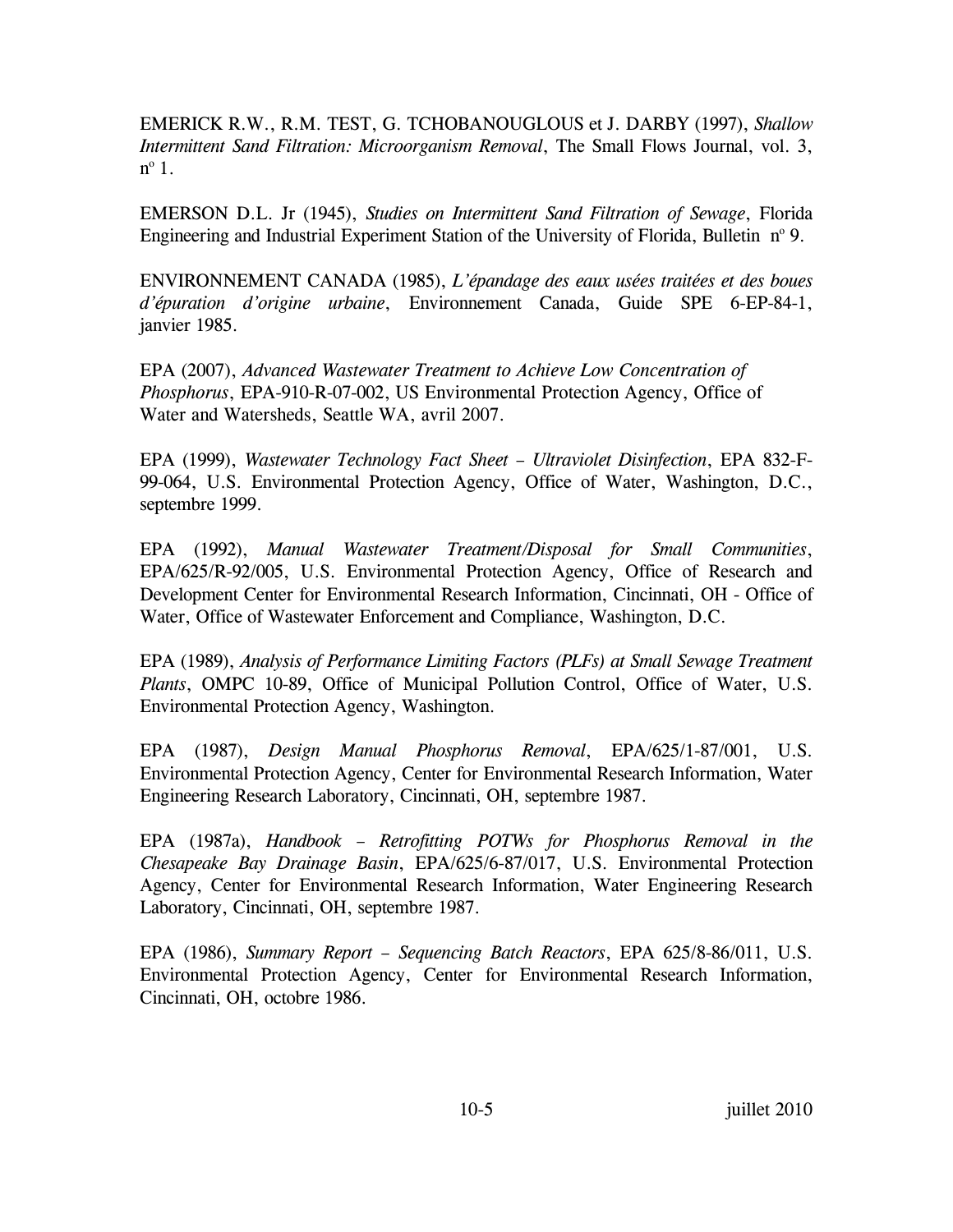EPA (1986a), *Design Manual - Municipal Wastewater Disinfection*, EPA/625/1-86/021, U.S. Environmental Protection Agency, Center for Environmental Research Information, Water Engineering Research Laboratory, Cincinnati, OH, octobre 1986.

EPA (1984), *Process Design Manual for Land Treatment of Municipal Wastewater, Supplement on Rapid Infiltration and Overland Flow*, EPA 625/1-81-013a, U.S. Environmental Protection Agency, Office of Water Program Operations, Office of Research and Development, Center for Environmental Research Information, Cincinnati, OH.

EPA (1981), *Process Design Manual for Land Treatment of Municipal Wastewater*, EPA 625/1-81-013, U.S. Environmental Protection Agency, U.S. Army Corps of Engineers, U.S. Department of Interior, U.S. Department of Agriculture, U.S. EPA Center for Environmental Research Information, Cincinnati, OH.

EPA (1980), *Design Manual - Onsite Wastewater Treatment and Disposal Systems*, U.S. Environmental Protection Agency, Office of Water Program Operations - Office of Research and Development - Municipal Environmental Research Laboratory.

EPA (1979), *Process Design Manual for Sludge Treatment and Disposal*, septembre 1979. USEPA (1976), *Process Design Manual for Phosphorus Removal*, EPA/625/1-76-001a, U.S. Environmental Protection Agency, Center for Environmental Research Information, Water Engineering Research Laboratory, Cincinnati, OH.

FINDLATER B.C., J.A. HOBSON et P.F. COOPER (1990), *Reed Bed Treatment Systems: Performane Evaluation in Water Pollution Control*, Pergamon Press, Oxford, pp. 193-204.

GELLER G. (1997), *Horizontal Subsurface Flow Systems in the German Speaking Countries: Summary of Long-term Scientific and Practical Experiences; Recommendations*, Wat. Sci. Tech. vol. 35, nº 5, pp. 157-166.

GERRITSE R.G., J.A. ADENEY, G.M. DIMMOCK et Y.M. OLIVER (1995), *Retention of Nitrate and Phosphate in Soils of the Darling Plateau in Western Australia: Implications for Domestic Septic Tank Systems*, Aust. J. Soil Res., 33, pp. 353-367.

GERSBERG R.M., R.A. GEARHART et M. YVES (1989), *Pathogen Removal in Constructed Wetlands, Constructed Wetlands for Wastewater Treatment; Municipal, Industrial and Agricultural*, D.A. Hammer Lewis Publishers, Chelsea, Michigan, pp. 431- 446.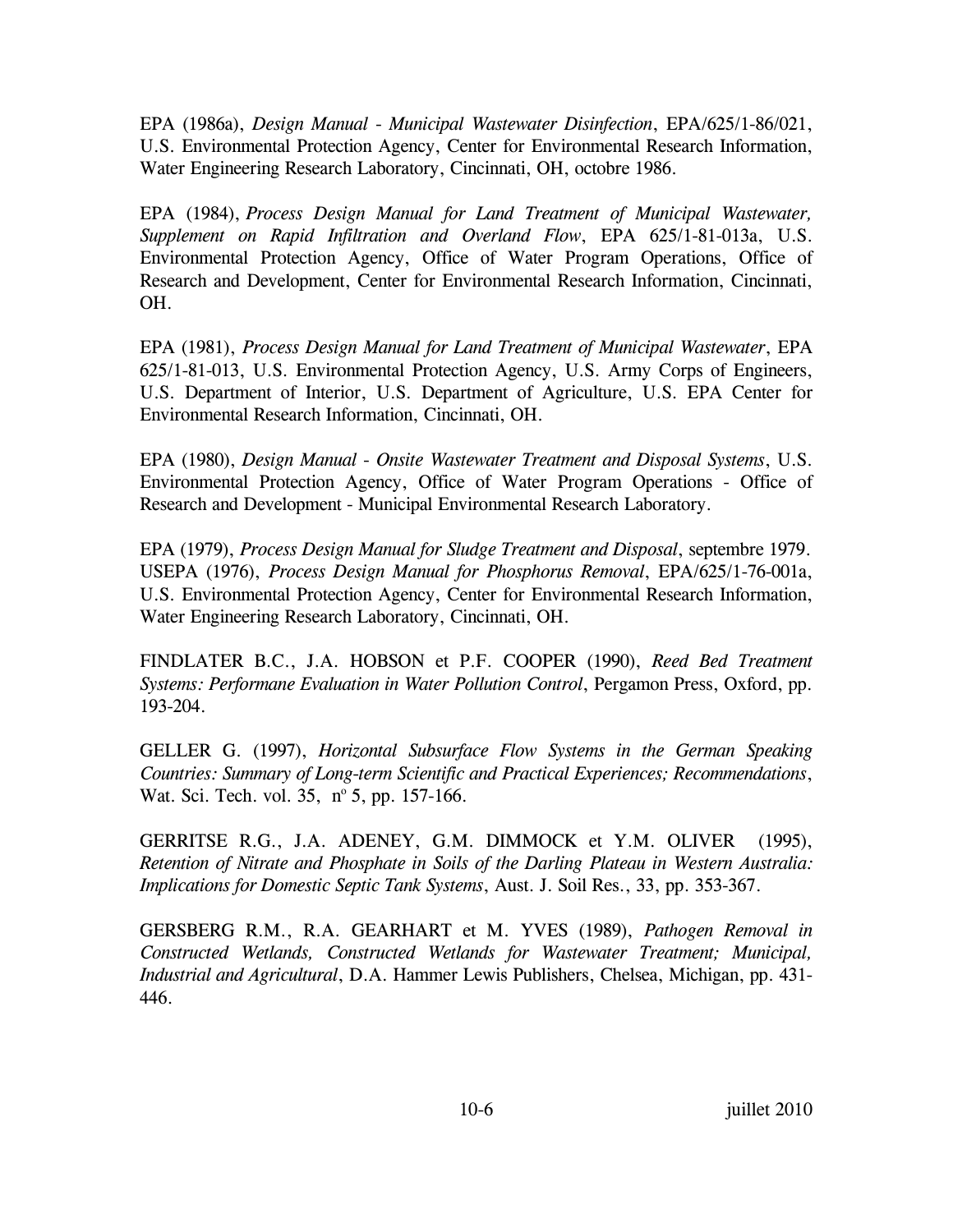GRADY, C.P.L., G. T DAIGGER et H.C. LIM (1999), *Biological wastewater treatment*, 2 éd., Marcel Dekker Inc., New York, 1076 p. (ISBN 0-8247-8919-9).

GRIFFIN P. et G.E. FINDLAY (2000), *Process and Engineering Improvements to Rotating Biological Contractor Design*, Wat. Sci. and Tech., vol. 41, nº 1, pp. 137-144.

GUO P.H.M., D. THIUMURTI et B.E. JANK (1981), *Evaluation of Extended Aeration Sludge Package Plants*, J. WPCF, janvier 1981, pp. 33-42.

HABERL R., R. PERFLER et H. MAYER (1995), *Constructed Wetlands in Europe*, Wat. Sci. Tech. vol. 32, nº 3, pp. 305-315.

HAMMER D.A. et R.L. KNIGHT (1994), *Designing Constructed Wetlands for Nitrogen Removal*, Wat. Sci. Tech. vol. 29, nº 4, pp. 15-27.

HANTZSCHE N.N., W.T. NEIKIRK et T.V. WISTROM (1981) *Soil Textural Analysis for On-site Sewage Disposal Evaluation*, ASAE, pp. 51-60.

HEIDMAN J.A., R.C. BRENNER et W.G. GILBERT (1984), *Summary of Design Information on Rotating Biological Contactors*, Office of Water Program Operations, Office of Water, EPA-430/9-84-008, septembre 1984.

HERITAGE A., P. PISTILLO, K.P. SHARMA et I .R. LANTZKE (1995), *Treatment of Primary-settled Urban Sewage in Pilot-scale Vertical Flow Wetland Filters: Comparison of Four Emergent Macrophyte Species Over a 12 Month Period*, Wat. Sci. Tech. vol. 32, n<sup>o</sup> 3, pp. 295-304.

HERSKOWITZ J. (1986), *Listowel Artificial Marsh Project Report*, Ontario Ministry of the Environment.

HYDROQUAL (1994), *Disinfection Effectiveness of Combined Sewer Overflows*, Draft rep., U.S. EPA, Washington D.C.

IRVB (1998), *Biosphère - Épuration par voie extensive - Un projet pilote d'épuration d'eaux usées par l'utilisation de marais artificiels*, Institut de recherche en biologie végétale (IRVB), Université de Montréal - Faculté des arts et sciences - Département de sciences biologiques, Ville de Montréal - Jardin botanique, avril 1998.

IRVINE R.L. (1977), *Application of Sequencing Batch Reactors for Treatment of Municipal and Industrial Wastewater*, Notre-Dame Univ., Ind., Dept. of Civil Engineering, Report NSF/RA-770259.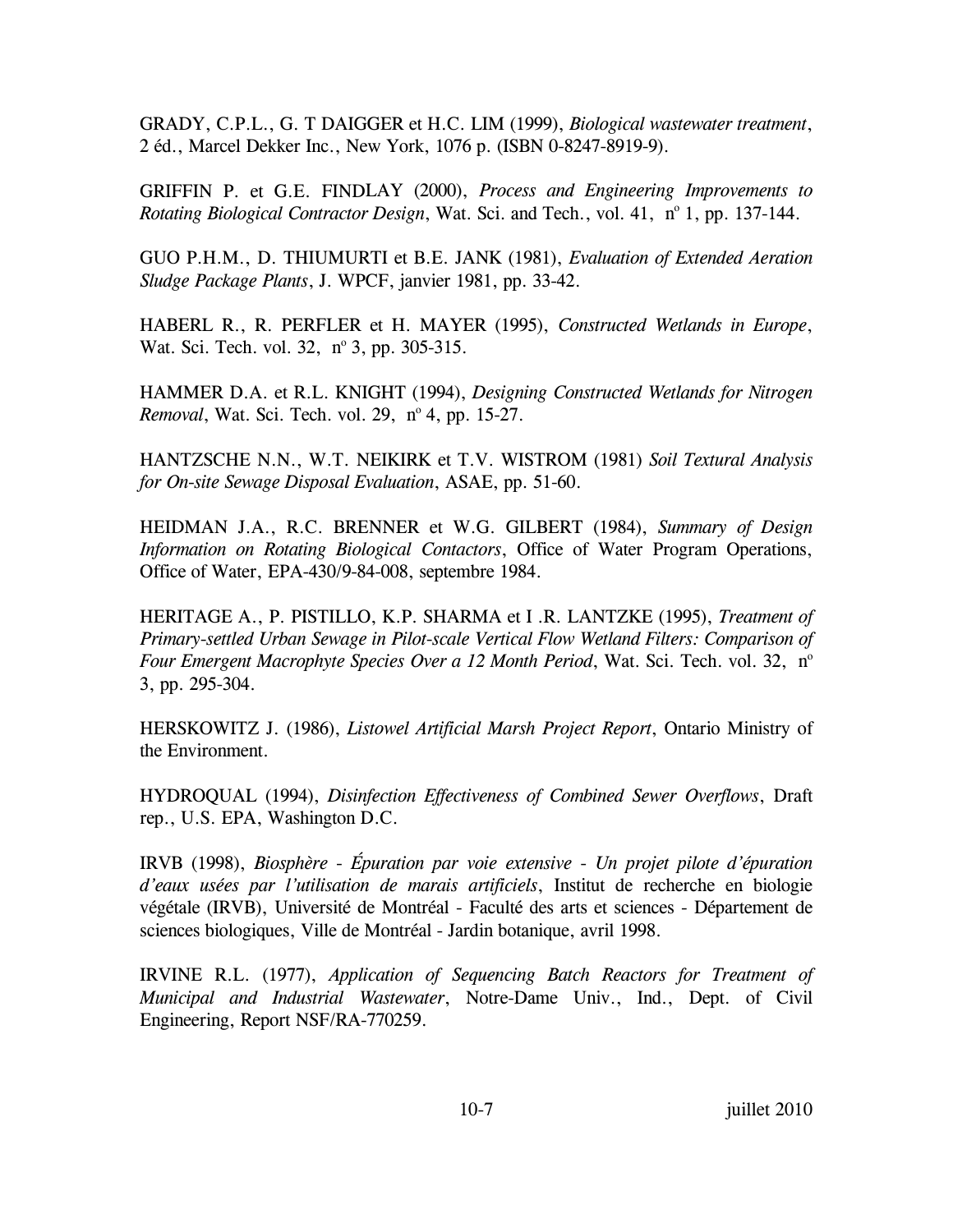IRVINE R.L. et A.W. BUSCH (1979), *Sequencing Batch Biological Reactors – An*  Overview, Journal WPCF, vol. 51, nº 2, pp. 235-244, février 1979.

IRVINE R.L., P.A. WILDERER et H.-C. FLEMMING (1997), *Controlled Unsteady*  State Processes and Technologies - An Overview, Wat. Sci. Tech. vol. 35, nº 1, pp. 1-10.

JENSSEN P.D. et R.L. SIEGRIST (1991), *Integrated Loading Rate Determination for Wastewater Infiltration System Sizing*, ASAE Publ. 10-91, pp. 182-191.

JOHN MEUNIER INC. (1996), *La déphosphatation des eaux usées au Québec. Volet 2 : Procédés de remplacement – Étude comparative*.

KADLEC R.H. et R.L. KNIGHT (1996), *Treatment Wetlands*, Lewis Publishers.

KETCHUM L.H. Jr (1997), *Design and Physical Features of Sequencing Batch Reactors*, Wat. Sci. Tech. vol. 35, nº 1, pp. 11-18.

KNIGHT R.L., R.W. RUBBLE, R.H. KADLEC et S. REED (1993), *Database: North American Wetlands for Water Quality Treatment. Phase II Report*.

KNIGHT R.L. (1997), *Widlife Habitat and Public Use Benefits of Treatment Wetlands*, Wat. Sci. Tech. vol. 35, nº 5, pp. 35-43.

KOUZELL-KATSIRI, A. (1987). Design optimization for dual power aerated lagoons, *Journal of WPCF*, vol. 59, no 9, p. 826-832.

LAAK R. (1970), *Influence of Domestic Wastewater Pretreatment on Soil Clogging*, J. Water Poll. Cont. Fed., 42, pp. 1495-1500.

LACOULINE R. (1995), *Les périmètres de protection autour des ouvrages de captage d'eau souterraine*, Ministère de l'Environnement et de la Faune, Direction des politiques des secteurs agricole et naturel.

LAURIN M. (1995), *Des étangs aérés plus performants que prévus*, Réseau environnement, 18<sup>e</sup> Symposium international sur le traitement des eaux usées, Montréal, novembre 1995, pp. 155-166.

LE GROUPE STEICA INC. (1996), *Projet de démonstration - Déphosphatation des eaux usées municipales par des plantes aquatiques flottantes : rapport final 1995*, Québec : Ministère de l'Environnement et de la Faune, 1996, AE96-10/6.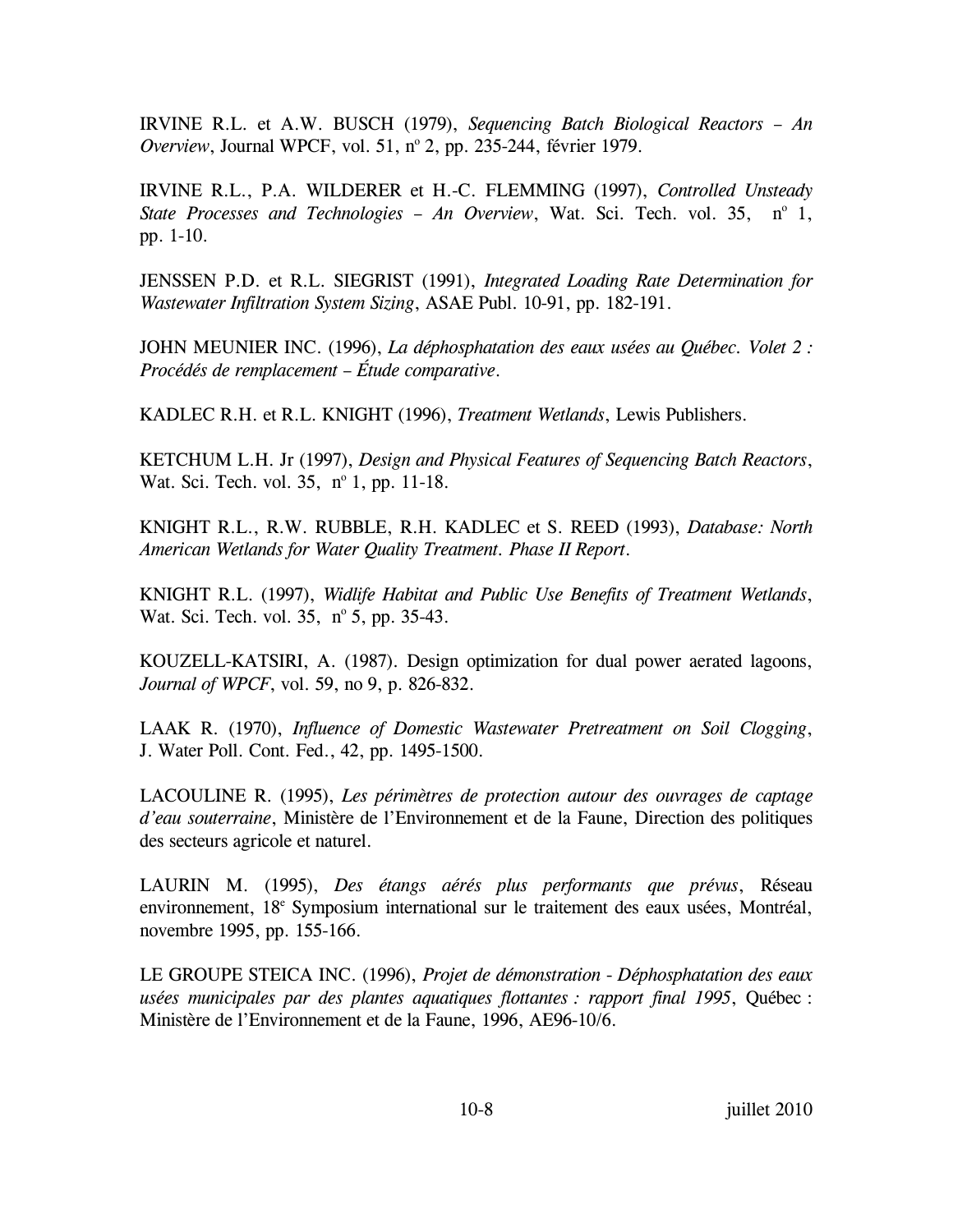LE GROUPE TEKNIKA (1988), *Les disques biologiques pour le traitement des eaux usées des petites et moyennes municipalités*, Rapport final, Projet de développement technologique  $n^{\circ}$  DT87.001, avril 1988.

LES CONSULTANTS RSA (1999), *Recherche pour la déphosphatation des eaux usées municipales à l'aide de marais artificiels*, Les Consultants RSA.

LES CONSULTANTS RSA (1993), *Systèmes de traitement des eaux usées par marais artificiels*, SQAE, MEF, Les Consultants RSA.

LOGE F.J., R.W. EMERICK, M. HEATH, J. JACANGELO, G. TCHOBANOGLOUS et J.L. DARBY (1996), *Ultraviolet Disinfection of Secondary Wastewater Effluents:*  Prediction of Performance and Design, Water Environment Research, vol. 68, nº 5, juillet-août 1996.

MAHUTA F. et W.C. BOYLE (1991), *Gas Transport in the Unsaturated Zone of Soil Absorption Systems*, ASAE Publication 10-91, pp. 233-242.

MANKIN K.R. et G. MORGAN POWELL (1998), *Onsite Rock-plant Filter Monitoring and Evaluation in Kansas*, Proceedings of Eight National Symposium on Individual and Small Community Sewage Systems, ASAE Publication 03-98, pp. 228-236.

MANNING J.F. et R.L. IRVINE (1985), *The Biological Removal of Phosphorus in a*  Sequencing Batch Reactor, Journal WPCF, vol. 57, nº 1, pp. 87-94, janvier 1985.

MARCHAND G., S. LEROUEIL et R. BOUCHARD (1993), *Problematic of partially impervious soil liners in aerated pounds*, Conférence conjointe de SEGC et ASCE sur le génie environnemental, Montréal.

MBA D., R.H. BANNISTER et G.E. FINDLAY (1999), *Mechanical Redesign of the*  Rotating Biological Contactor, Wat. Res., vol. 33, nº 18, pp. 3679-3688.

(METCALF & EDDY INC.) TCHOBANOGLOUS, G. et F. L. BURTON (1991), Wastewater Engineering - Treatment, Disposal, and Reuse, 3<sup>e</sup> éd. rév., Metcalf and Eddy Inc.

MICHALSKI M. (1994), *Shoreline Development, Phosphorus Loadings and Lake Trout – A Scientific and Bureaucratic Boondoggle*, Wastewater Nutrient Removal Technologies and Onsite Management Districts – Conference Proceedings, Waterloo Centre for Groundwater Research, University of Waterloo, juin 1994.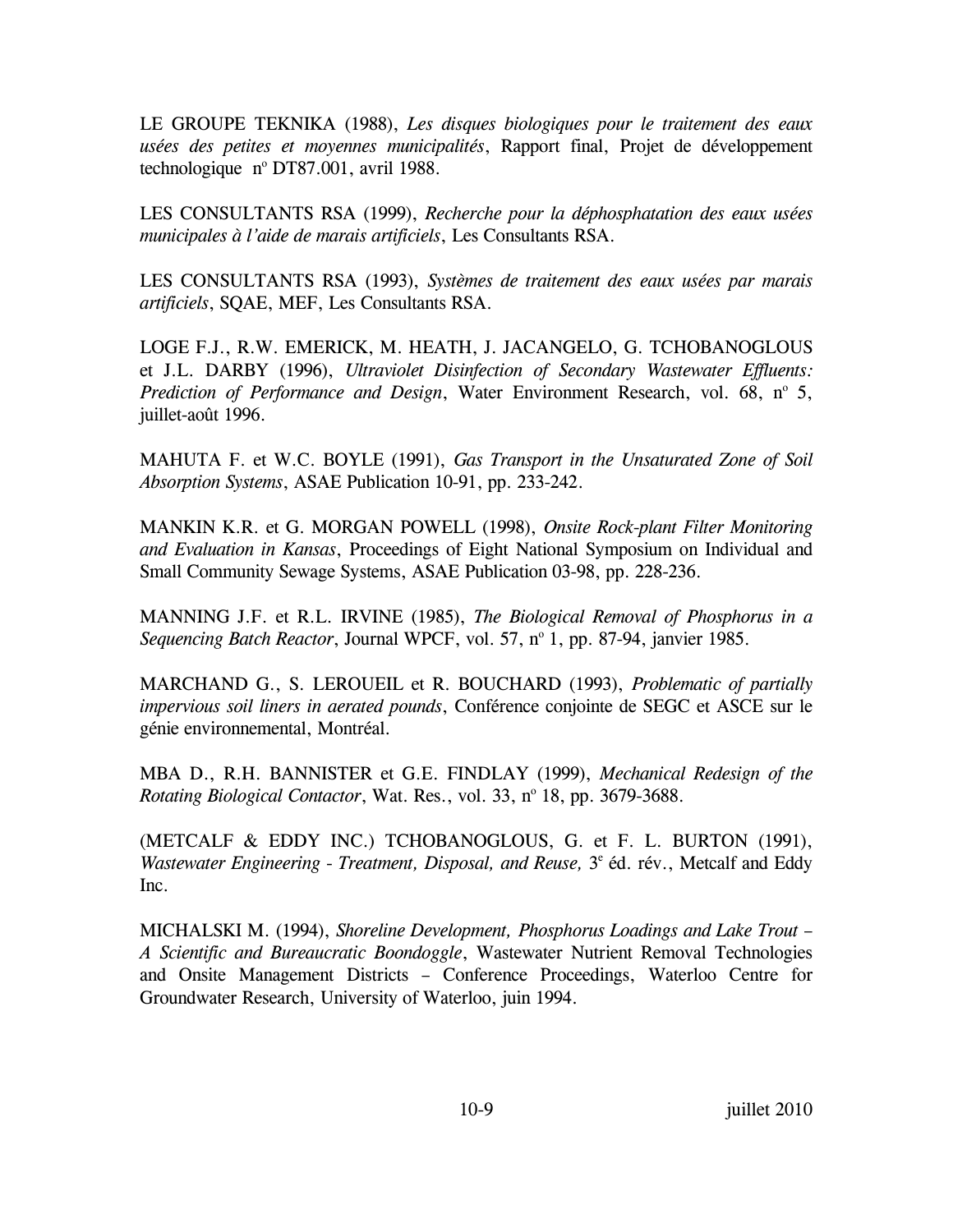MINISTÈRE DES AFFAIRES MUNICIPALES, DES RÉGIONS ET DE L'OCCUPATION DU TERRITOIRE (2010). *Évaluation de performance des ouvrages municipaux d'assainissement des eaux pour l'année 2009, [En ligne], 2010. [http://www.mamrot.gouv.qc.ca/publications/infrastructures/eval\\_perform\\_rapport\\_2009.pdf](http://www.mamrot.gouv.qc.ca/publications/infrastructures/eval_perform_rapport_2009.pdf).* 

MINISTÈRE DE L'ENVIRONNEMENT (1999a), *Guide de présentation des demandes d'autorisation pour les systèmes de traitement des eaux usées d'origine domestique*.

MINISTÈRE DE L'ENVIRONNEMENT (1999b), *Guide agro-environnemental de fertilisation*.

MINISTÈRE DE L'ENVIRONNEMENT (1999c), *Position du ministère de l'Environnement sur la désinfection des eaux usées traitées*.

MINISTÈRE DE L'ENVIRONNEMENT ET DE LA FAUNE (1997), *Rapport d'évaluation des ouvrages municipaux d'assainissement des eaux du PAEQ Année 1994*, mars 1997.

MINISTÈRE DE L'ENVIRONNEMENT (1989a), *Directive 004 Réseaux d'égout*.

MINISTÈRE DE L'ENVIRONNEMENT (1989b), *Guide technique sur la réalisation des études préliminaires*.

MINISTÈRE DE L'ENVIRONNEMENT (1986), *Directive 001 Captage et distribution de l'eau*.

MURPHY K.L. et R.W. WILSON (1980), *Pilot Plant Studies of Rotating Biological Contactors Treating Municipal Wastewater*, Environment Canada, Rapport SCAT-2, juillet 1980.

NATIONAL SMALL FLOWS CLEARINGHOUSE (1997), *Pipeline*, vol. 8, nº 3.

NATIONAL SMALL FLOWS CLEARINGHOUSE, *Introductory Package on Sand Filters*, WWPCGN29.

NILSSON P. (1990), *Above-ground Small-scale Sewage Treatment Plants*, Septic Systems and Groundwater Conference, Toronto, Ontario, 15 octobre 1990.

NUTT S.G. (1991), *A Review of Approaches to Achieve Low Effluent Phosphorus Concentrations*, Water Poll. Res. J. Canada, vol. 26, nº 4, pp. 495-547.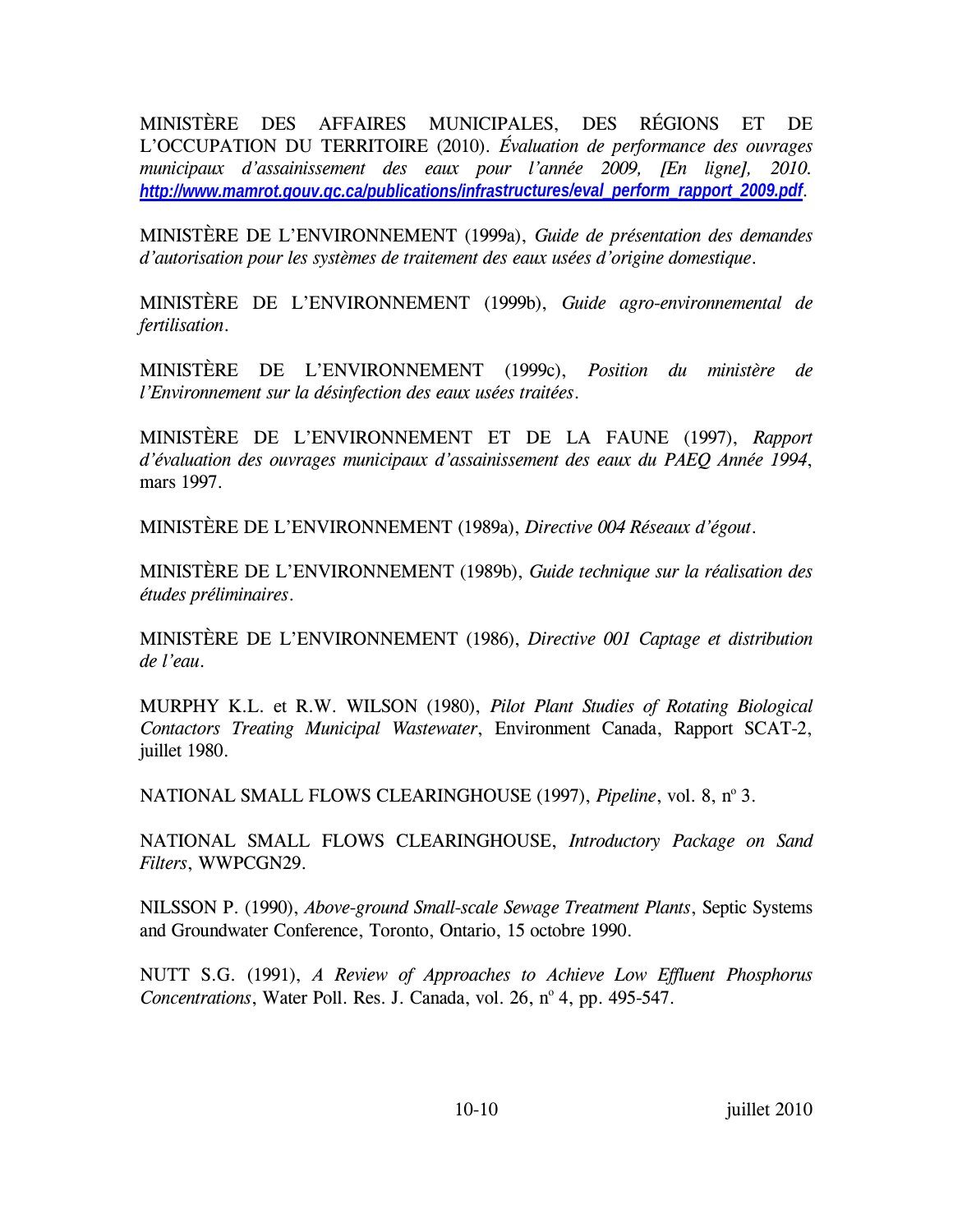ODEGAARD H. (1992), *Norwegian Experiences with Chemical Treatment of Raw*  Wastewater, Wat. Sci. Tech. vol. 25, nº 12, pp. 255-264.

ONTARIO MINISTRY OF THE ENVIRONMENT (1982), *Manual of Policy, Procedures and Guidelines for Private Sewage Disposal Systems*.

OTIS R.J. (1984), *Soil Clogging: Mechanism and Control*, Proceedings of the 4th National Symposium on Individual and Small Community Sewage Systems, ASAE 1984, ASAE Publication 07-85, pp. 238-250.

OTIS R. J. (1981), *Small Scale Waste Management Project, Design of Pressure Distribution Networks for Septic Tank-soil Absorption Systems*, University of Wisconsin - Madison,  $n^{\circ}$  9.6.

OTIS R. J., *National Small Flows Clearinghouse, Design Module Number 6, Intermittent Sand Filters*, WWBLDM06.

PILUK R. J. et E.C. PETERS (1994), *Small Recirculating Sand Filters for Individual Homes*, Proceedings of the 7th International Symposium on Individual and Small Community Sewage Systems, ASAE 1994, pp. 310-318.

PTACEK C.J., CROWE A.S., DURHAM L. (1997), *Groundwater Transport of Wastewater Nutrients at a Coastal Barrier Bar, Marsh Complex, Point Pelee, Ontario, Canada*, in Septic Odour, Commercial Wastewater and Phosphorus Removal, Conference Proceedings, May 5, 1997, Waterloo, Ontario.

PYCHA C. et E. LOPEZ E. (2000), *Municipal Wastewater Lagoon Phosphorus Removal*, U.S. EPA Region 5 Water Division.

RAYMOND L., Y. COMEAU, J.F. RIEL et F.G. BRIÈRE (1991), *Evaluation of the Feasibility of Implementing Biological Phosphorus Removal in Wastewater Treatment Plants*, Water Poll. Res. J. Canada, vol. 26, nº 4, pp. 475-494.

REED S.C. et D. BROWN (1995), *Subsurface Flow Wetlands - A Performance Evaluation*, Water Environment Research, vol. 67, nº 2, pp. 244-248, mars-avril 1995.

REED, S. C., R.W. CRITES et E.J. MIDDLEBROOKS (1995), *Natural Systems for Waste Management and Treatment*, Second Edition, McGraw-Hill.

RICH, L.G. (1999). *High Performance Aerated Lagoon Systems*, American Academy of Environmental Engineers, Annapolis, MD, 216 p. (ISBN 188376727X).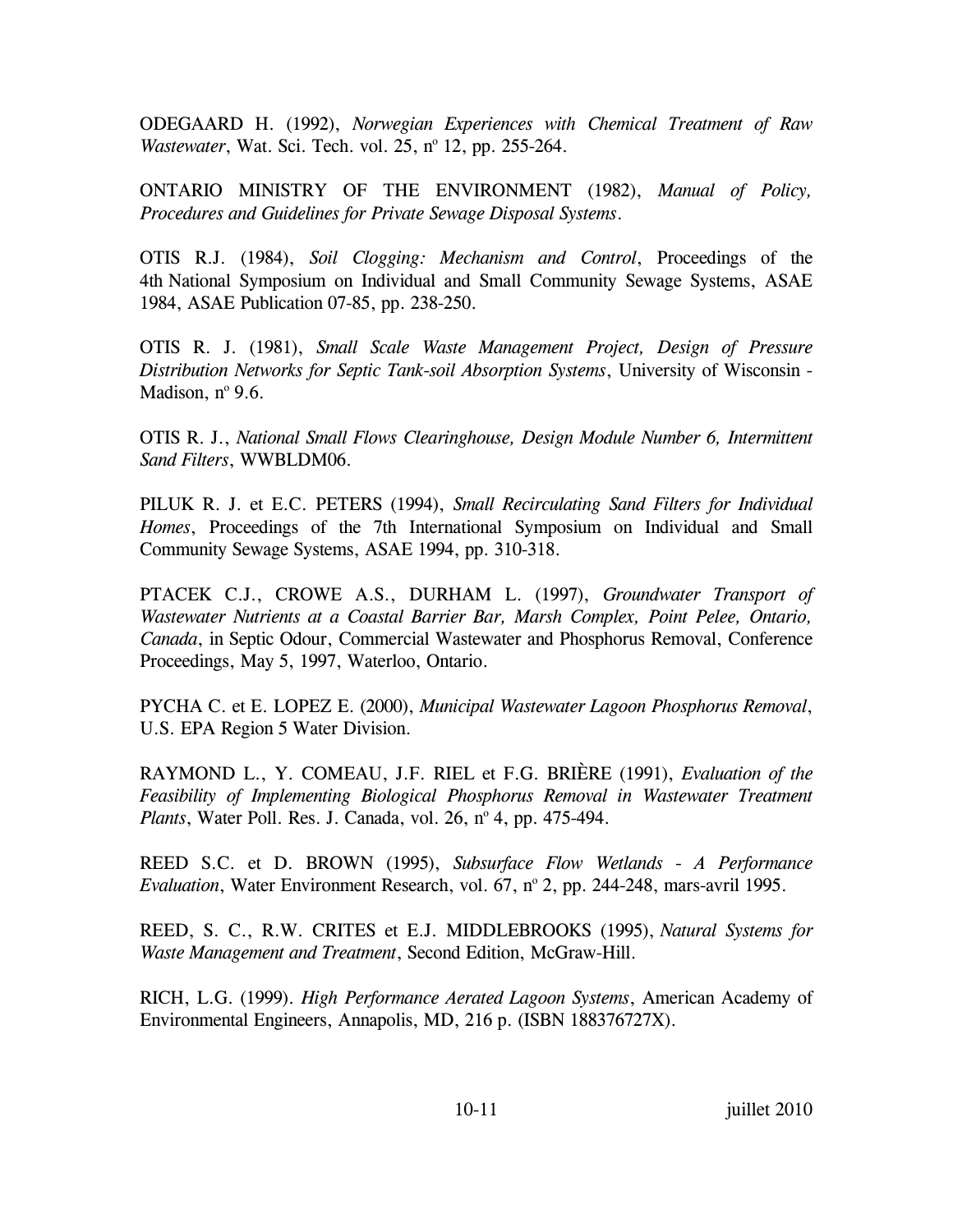RIVERA F., A. WARREN, E. RAMIREZ, O. DECAMP, P. BONILLA, E. GALLEGOS A. CALDERON et J.T. SANCHEZ (1995), *Removal of Pathogens from Wastewaters by the Root Zone Method (RZM)*, Wat. Sci. Tech. vol. 32, nº 3, pp. 211-218.

ROBERGE F. (1991), *Analyse de l'influence des conditions d'opération d'un réacteur biologique séquentiel sur le biotraitement d'une eau usée municipale faiblement chargée*, Mémoire de maîtrise, École Polytechnique, Montréal.

ROCHE (1992a), *Aspirateur de surface AIRE-O2 – Aide à la conception*, Société québécoise d'assainissement des eaux, Ministère de l'Environnement, Roche, août 1992.

ROCHE (1992b), *Aspirateur de surface ASPIRECO – Aide à la conception*, Société québécoise d'assainissement des eaux, Ministère de l'Environnement, Roche, août 1992.

ROSS S.A., P.H.M. GUO et B.E. JANK (1981), *Conception et sélection de petits systèmes d'épuration des eaux usées*, Environnement Canada, Service de la protection de l'environnement, Rapport EPS 3-WP-80-3F, juin 1981.

ROY, C. (1995), *Le filtre intermittent à recirculation - Comportement et efficacité en climat froid*.

ROY F. WESTON INC. (1985), *Review of Current RBC Performance and Design Procedures*, Water Engineering Research Laboratory, Office of Research and Development, Cincinnati, Ohio, EPA-600/2-85/033.

SACK W.A., N.S. WARMATE, L.A. FRICH et S.P. DIX S.P. (1991), *Comparison of a Septic Tank – RSF System and an Extended Aeration – ISF System with Respect to Performance and Operational Problems*, ASAE Publication 10-91, pp. 125-132.

SALVATO J.A. (1992), *Environmental Engineering and Sanitation*, 4<sup>e</sup> édition, John Wiley & Sons.

SASKATCHEWAN (1995), *Private Sewage Disposal Guide*, mars 1995.

SCHIERUP H.H., H. BRIX et B. LORENZEN B. (1990), *Wastewater Treatment in Constructed Reed Beds in Denmark - State of the Art*, Constructed Wetlands in Water Pollution Control, Pergamon Press, Oxford, pp. 495-504.

SIEGRIST R.L. (1987), *Hydraulic Loading Rates for Soil Absorption Systems Based on Wastewater Quality*, ASAE Publ. 10-87, pp. 232-241.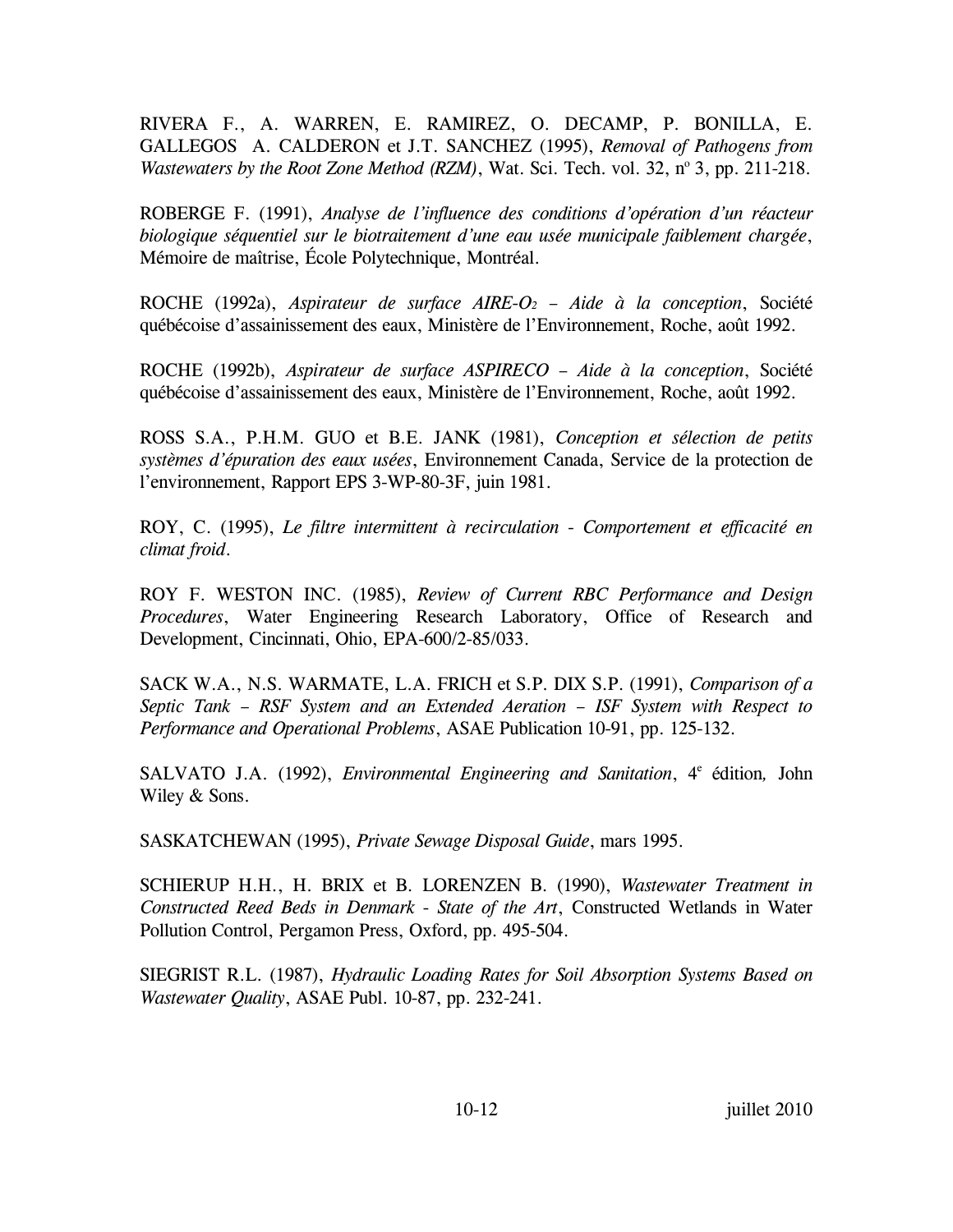SIEGRIST R.L., D.L. ANDERSON et J.C. CONVERSE (1985), *Commercial Wastewater On-site Treatment and Disposal*, ASAE Publ. 7-85, pp. 210-219.

SIEGRIST R.L. et W.C. BOYLE (1987), *Wastewater-induced Soil Clogging Development*, Journal of Environmental Engineering, ASCE, 113, 3, pp. 550-566.

SMALL FLOWS CLEARINGHOUSE, *Oregon Chapter 2 : Recirculating Sand Filter*  WWPCRE04.

SMITH D.L. et R.V. DAIGH R.V. (1981), *Survey of Treatment Plant Design and*  Operation Deficiencies, J. WPCF, vol. 53, nº 8, pp. 1272-1282, août 1981.

TCHOBANOGLOUS, G., F. L. BURTON ET H.D. STENSEL (2003). *Wastewater*  Engineering : Treatment and Reuse, <sup>4e</sup> éd. rév., Metcalf ans Eddy Inc.

TCHOBANOGLOUS, G. et F. L. BURTON (1991). *Wastewater Engineering: Treatment* Disposal and Reuse, 3<sup>e</sup> éd. rév., Metcalf and Eddy Inc.

THOM W.O., Y.Y. WANG et J.S. DINGER (1998), *Long-term Results of Residential Constructed Wetlands*, Proceedings of the Eigth National Symposium on Individual and Small Community Sewage Systems, ASAE Publication 03-98, pp. 220-227.

TYLER E.J., E.M. DROZD et J.O. PETERSON (1991), *Estimating Wastewater Loading Rates Using Soil Morphological Descriptions*, On-site Wastewater Treatment, Proceedings of the Sixth National Symposium on Individual and Small Community Sewage Systems, ASAE, St. Joseph, Michigan, pp. 192-200.

U.S. ARMY (1978), *Domestic Wastewater Treatment*, Technical Manual No. 5-814-3, St. Louis, MO.

U.S. DEPARTMENT OF HEALTH, EDUCATION, AND WELFARE (1967), *Manual of Septic Tank Practice*, Public Health Service, Health Services and Mental Health Administration, Bureau of Community Environmental Management, Rockville, MD.

U.S. DEPARTMENT OF HOUSING AND URBAN DEVELOPMENT (1985), *A Reference Handbook on Small-scale Technology*, Office of Policy Development and Research, Washington D.C.

VON FELDE K. et S. KUNST (1997), *N and COD Removal in Vertical-flow Systems*, Wat. Sci. Tech. vol. 35, nº 5, pp. 79-85.

WEF (1996), *Operation of Municipal Wastewater Treatment Plants*, MOP 11, 5<sup>e</sup> édition.